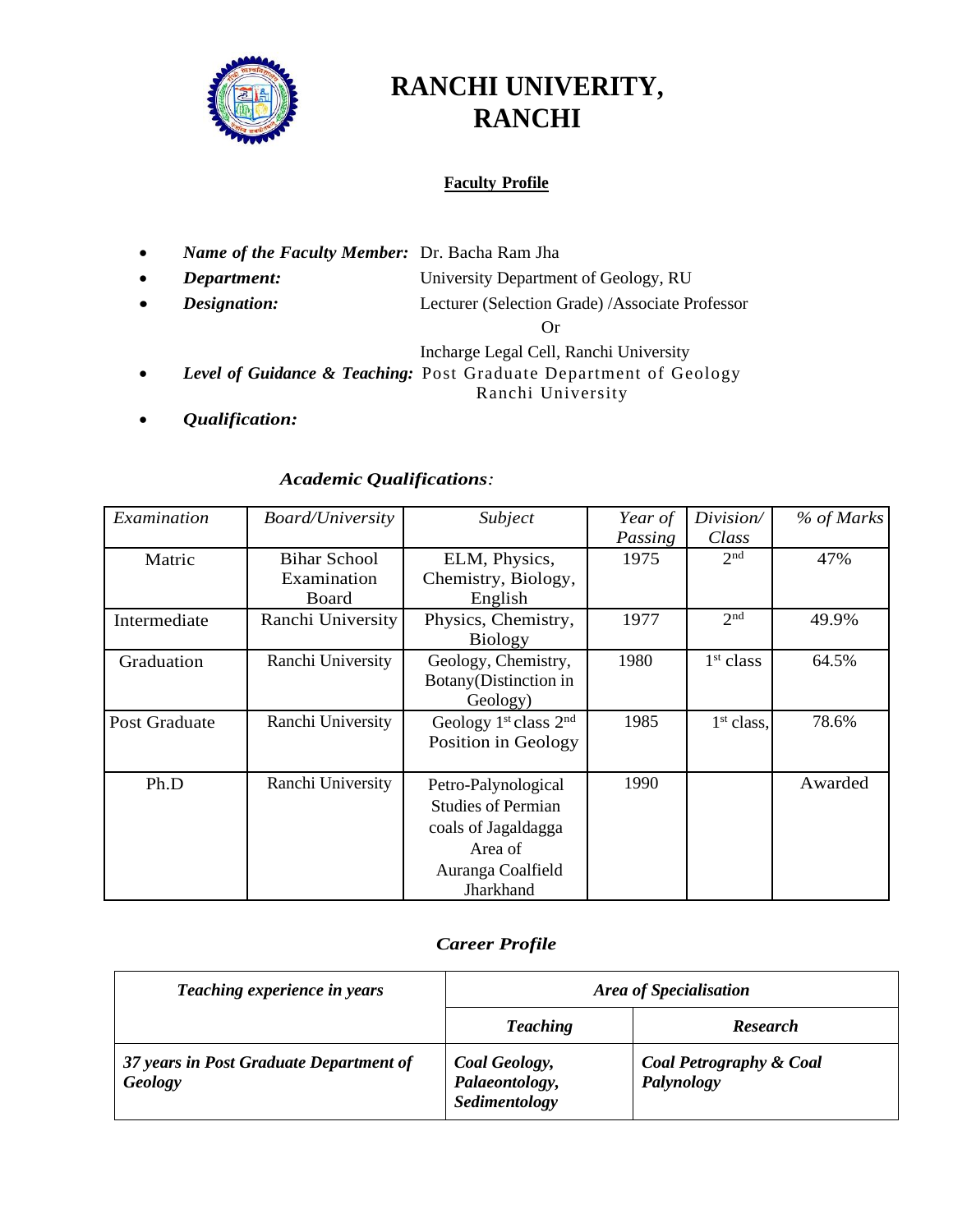## *Research Guidance: M.Phil/Ph.D. /D.Sc. /D. Litt (May 2017 to till date):*

| Name of<br>Research<br>Scholar | <b>Registration Date</b> | Topic of research work                                                                                                                                                                                                                               | Present<br><b>Status</b><br>(No. of)<br>Ph.D.<br>awarded<br>/ongoing) |
|--------------------------------|--------------------------|------------------------------------------------------------------------------------------------------------------------------------------------------------------------------------------------------------------------------------------------------|-----------------------------------------------------------------------|
| Chanchal Lakra                 | 2019                     | Geochemical and Palynological<br>studies of coal bearing Horizon of<br>Pundi area, West Bokaro<br>Coalfield, District-Ramgarh,<br>Jharkhand (India)                                                                                                  | Awarded                                                               |
| Anup Kumar Sinha               | 2018                     | Petrographic and Chemical<br><b>Observations of Raham Block</b><br>Coals of North Karanpura<br>Coalfield, District Chatra,<br>Jharkhand, India: Their<br>implication to Ascertain<br>Paleoenvironment                                                | Ongoing                                                               |
| Neha Dadel                     | 2018                     | Petrographical and Chemical<br>Characteristics of coals from<br>Chalkari area, East Bokaro<br>coalfield and their implication on<br>Coal Bed Methane potentiality.<br>Bokaro district, Jharkhand                                                     | Ongoing                                                               |
| Vikram Yadav                   | 2020                     | Study of the Petrographic Nature and<br>Chemical Properties of The Coal<br>Seams of Dhori Area, East Bokaro<br>Coalfield with Special Reference to<br>their Depositional Environment and<br>Utilisation Potentiality, District-<br>Bokaro, Jharkhand | Ongoing                                                               |
| Neelu PriyaTirkey              | 2021                     | Petrographical and Palynological<br><b>Studies of Coal Bearing Horizon</b><br>in Govindpur Area, East Bokaro<br>Coalfield, District, Bokaro<br>Jharkhand                                                                                             | Ongoing                                                               |
| Munmun Maji                    | 2021                     | Geochemical and Petrographic<br>Studies on the Coal from<br>Kharkharee Block, Jharia<br>Coalfield to explore the feasibility<br>as coking coal                                                                                                       | Ongoing                                                               |
| Jyoti Verma                    | 2021                     | Petro-Palynological Studies of<br>coal bearing horizon of Sayal<br>Area, South Karanpura Coalfield,<br>District Ramgarh, Jharkhand                                                                                                                   | Ongoing                                                               |
| Ritika Tudu                    | 2021                     | Megafloral and Microfloral studies<br>of upper Gondwana sequence of<br>Mandro Area of Rajmahl Basin,<br>District-Sahebganj, Jharkhand                                                                                                                | Ongoing                                                               |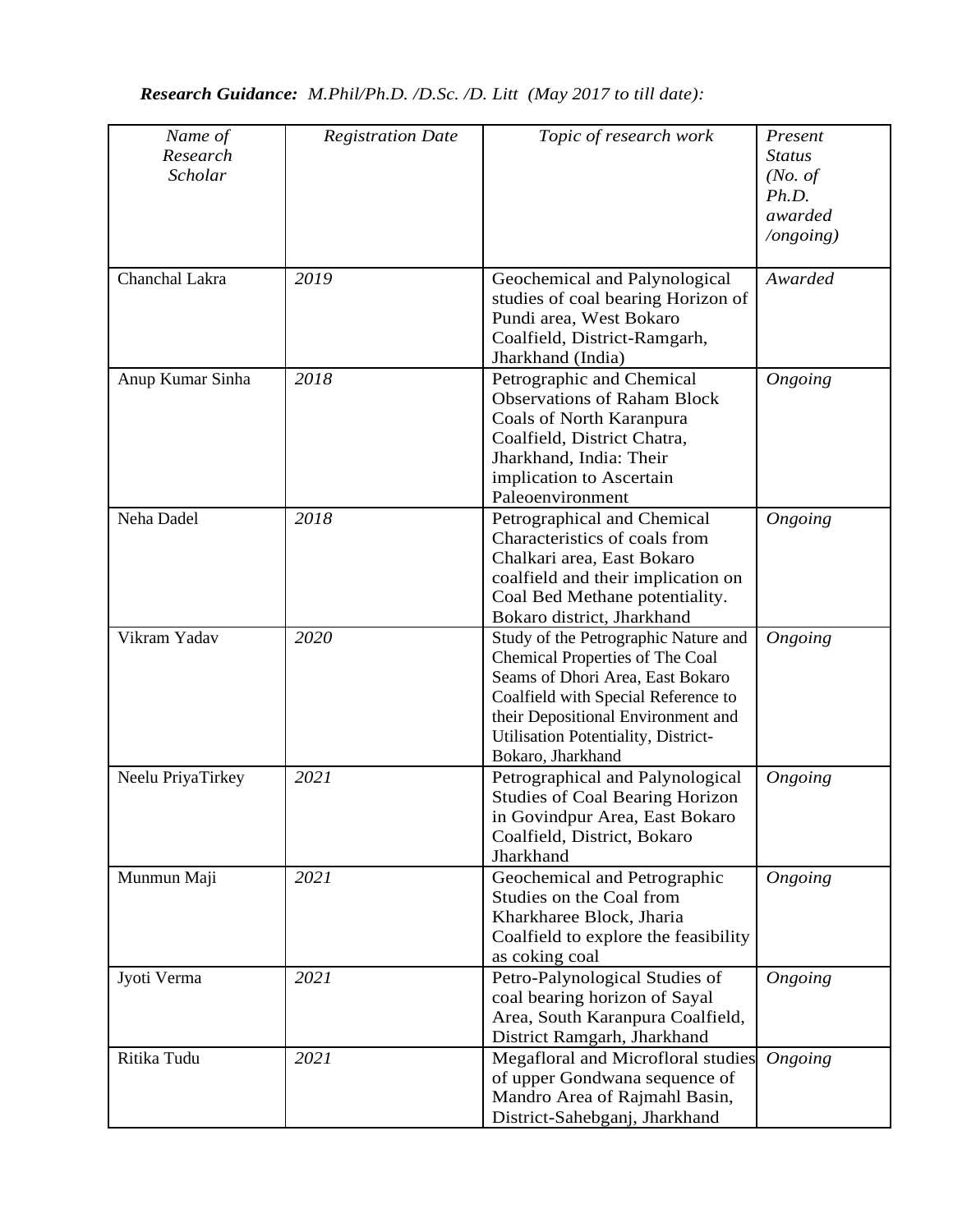## *Number of Research papers published in Journals/Periodical (May 2017 to till date)*

| Sr.<br>No.                  | Title with page Nos.                                                                                                                                                     | <b>ISSN</b>                          | Name of Journal                                                 | Date of<br>Publication                       |
|-----------------------------|--------------------------------------------------------------------------------------------------------------------------------------------------------------------------|--------------------------------------|-----------------------------------------------------------------|----------------------------------------------|
| $\mathcal{I}_{\mathcal{I}}$ | Quality assessmentof<br>Coal of Raham Block<br>of North Karanpura<br>Coalfield, Chatra<br>District, Jharkhand                                                            | ISBN:81-<br>900907-<br>$0 - 4$       | Vistas in GeologicalResearch                                    | 2017                                         |
| $\overline{2}$              | Palynofloristic and<br>Paleoclimatic<br>Investigations of the<br>Lower Gondwana<br>sediments from the<br>West Bokaro<br>Coalfield, Jharkhand,<br>India                   | <b>ISSN</b><br>No.:<br>1079-<br>5131 | Journal of Applied Science and<br>Computations                  | 2019                                         |
| $\mathfrak{Z}$              | Assessment of<br>Paleo-environment<br>conditions of<br>deposition of coals<br>of Raham block of<br>North Karanpura<br>Coalfield, Chatra<br>District, Jharkhand,<br>India | ISBN:2319-<br>4227                   | Ranchi University Journal of<br>Science and Technology (RUJOST) | 2020-21                                      |
| $\overline{4}$              | Volumetric<br>Assessment of (In<br>situ) Coal Bed<br>Methane Gas of<br>Raham Block,<br>North Karanpura<br>Coalfield                                                      | ISBN:2319-<br>4227                   | Ranchi University Journal of<br>Science and Technology (RUJOST) | 2020-21                                      |
| 5                           | Palynological dating<br>of subsurface sample<br>number WBPS-2 of<br>Pundi area West<br><b>Bokaro Coalfield</b>                                                           | ISBN:2319-<br>4227                   | Ranchi University Journal of<br>Science and Technology (RUJOST  | 2020-21                                      |
| 6                           | Morphological study<br>of Leaf of<br>Nipaniophyllum<br>from Mandro in<br>Rajmahal hills and<br>determination of its<br>age.                                              | ISBN:2319-<br>4227                   | Ranchi University Journal of<br>Science and Technology (RUJOST) | Excepted for<br>Publication in<br>April 2022 |
| $\boldsymbol{7}$            | Macropetrographic<br>al and depositional<br>conditions of Coal<br>seams of Dhori Area<br>East Bokaro<br>Coalfield,<br>Jharkhand, India                                   | ISBN:2319-<br>4227                   | Ranchi University Journal of<br>Science and Technology (RUJOST) | Excepted for<br>Publication in<br>April 2022 |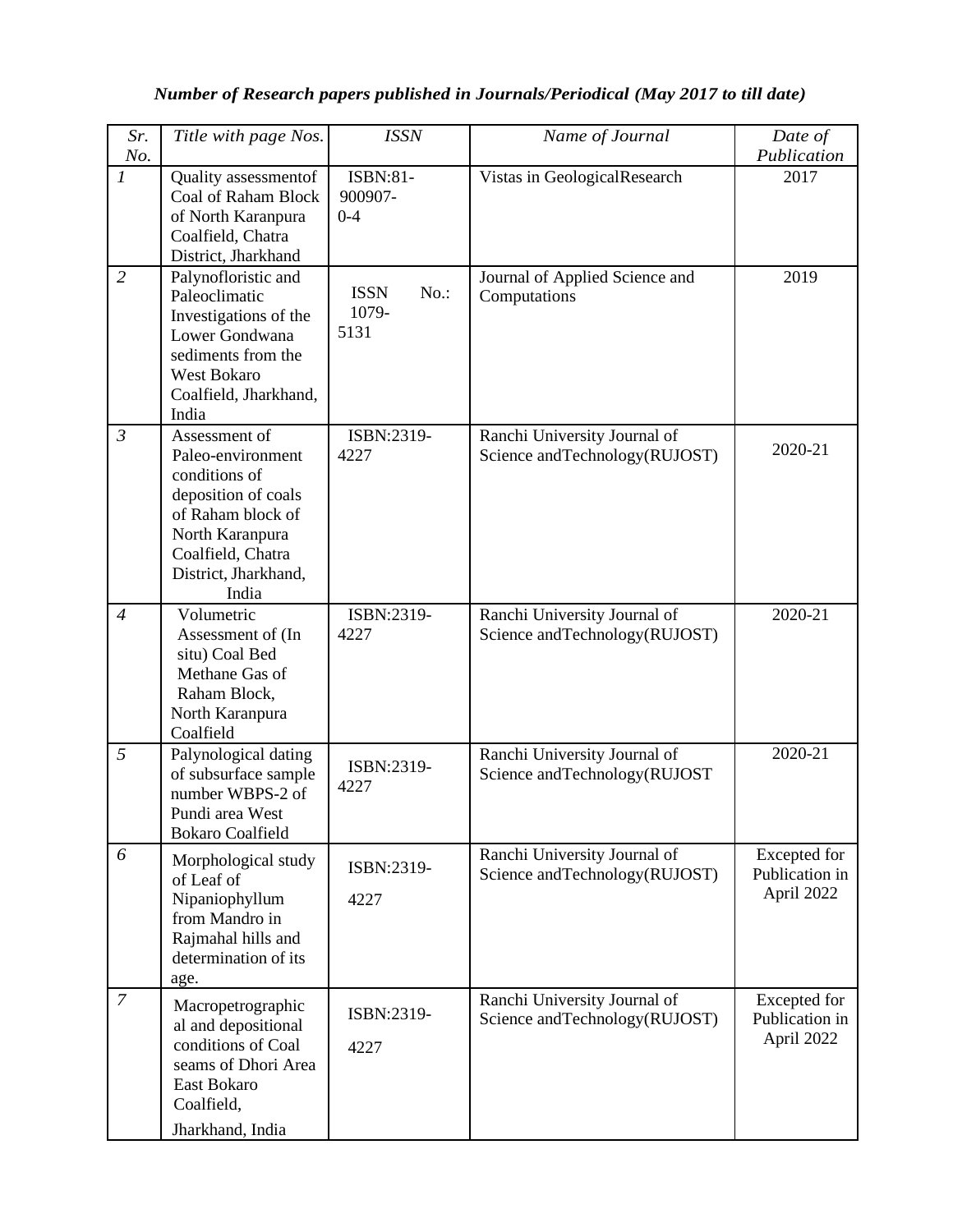|                | <b>ABSTRACT PUBLISHED IN 37TH TSOP ANNUAL MEETING (International Conference)</b>                                                      |                                                                                                                   |                    |      |          |                                      |     |  |
|----------------|---------------------------------------------------------------------------------------------------------------------------------------|-------------------------------------------------------------------------------------------------------------------|--------------------|------|----------|--------------------------------------|-----|--|
|                | Palaeo-environmental<br>Investigations for<br>Permian Coals of West<br>Bokaro Coal-field,<br>Ramgarh, Jharkhand.                      | <b>Abstract Book</b><br>of 37 <sup>th</sup> TSOP<br>(The Society of<br>Organic<br>Petrology)<br>Annual<br>Meeting | Sofia,<br>Bulgaria | 2021 | Referred | <b>ISBN</b><br>979-954-<br>92584-0-0 | Yes |  |
| $\overline{2}$ | Palynological and<br><b>Petrographical Studies</b><br>of Coal Bearing<br>Horizon of Rohne-<br>Rautpara Area in the<br>North Karanpura | <b>Abstract Book</b><br>of $37th TSOP$<br>(The Society of<br>Organic<br>Petrology)<br>Annual                      | Sofia,<br>Bulgaria | 2021 | Referred | <b>ISBN</b><br>979-954-<br>92584-0-0 | Yes |  |

## *No. of seminars/conferences/workshop attended/organised (May 2017 to till date):*

| Seminar/Conference                                                                                                                                                                                                                                                                                                                                                                                                                                       | Date of Participation               | National/International |
|----------------------------------------------------------------------------------------------------------------------------------------------------------------------------------------------------------------------------------------------------------------------------------------------------------------------------------------------------------------------------------------------------------------------------------------------------------|-------------------------------------|------------------------|
| Co-ordinator of National<br><b>Webinar on National Education</b><br>Policy 2020-Future Perspectives<br><i>organized by University</i><br>Department of Geology, Ranchi<br>University, Ranchi                                                                                                                                                                                                                                                             | $21^{st}$ September 2020            | <i>National</i>        |
| Chaired Session At XXX APSI<br>SCIENTISTS MEET 2021 And<br>National Conference On "Global<br>Warming, Climate Change And<br>Pollution: Their Impact On<br><b>Biodiversity And Human</b><br>Welfare" Organised By<br>Department Of Botany, Dr.<br>Shyama Prasad Mukherjee<br>University, Ranchi In<br>Association With Academy Of<br>Plant Sciences, Meerut (U.P.)<br>And Global Agro Biotech<br>Research Pharma And<br>Foundation, Ahmedabad,<br>Gujarat | $21^{st}$ – $23^{rd}$ November 2021 | <i>National</i>        |